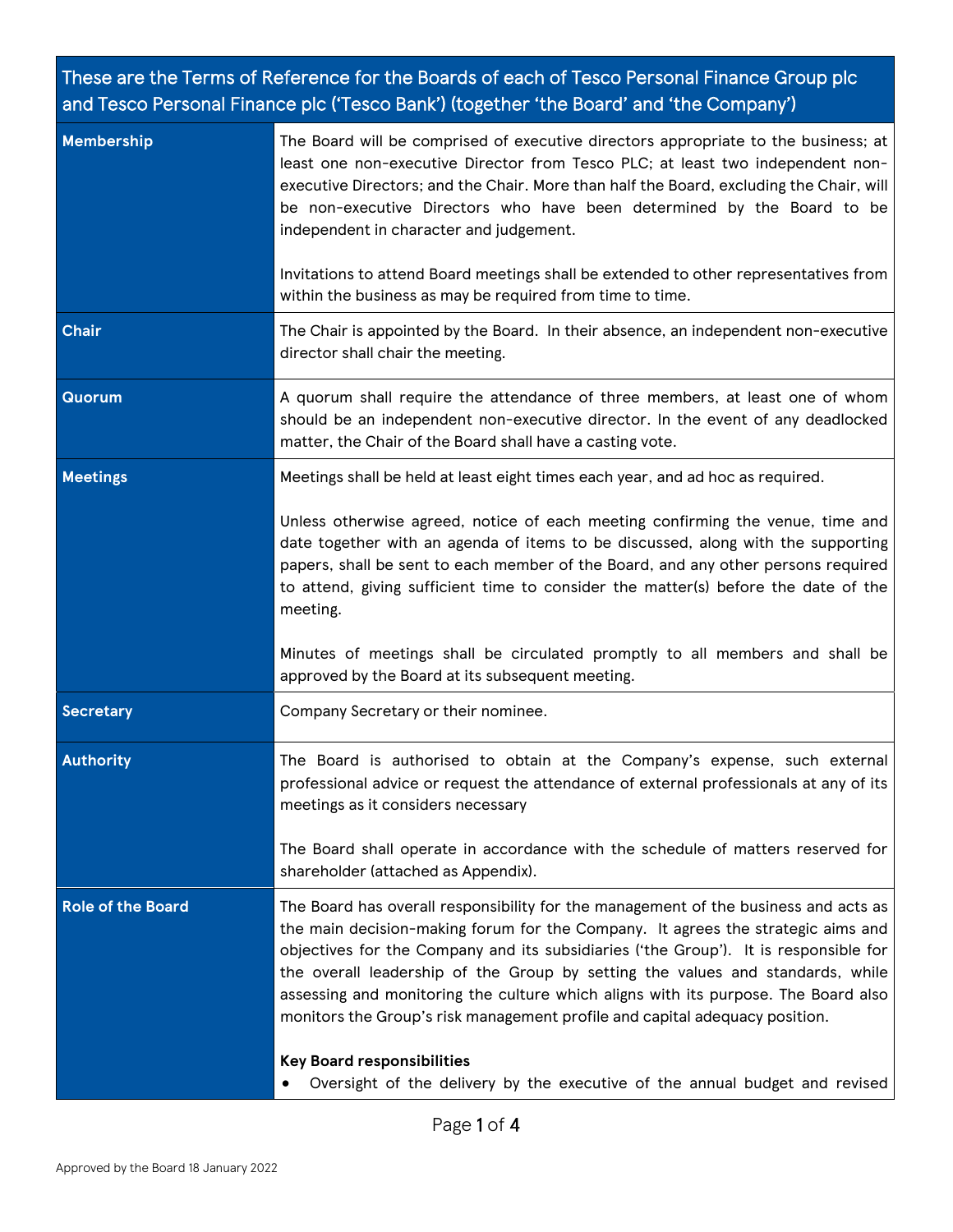forecasts, Long Term Plan against the Group's agreed strategic and operational objectives and key financial ratios

- Review progress on implementation of material new products or channels
- Review regular risk monitoring reports, informed by the work undertaken by the Board Audit Committee and the Board Risk Committee
- Oversight of the Group's relationship with regulatory authorities
- Oversight of compliance with statutory and regulatory obligations
- Oversight of how Tesco Bank treats customers fairly, including approval of pricing frameworks and principles
- Consider the balance of interests between shareholders, employees, customers and the community
- Review the annual report on Whistleblowing, in compliance with the Whistleblowing Policy
- Review the overall corporate governance arrangements
- Oversight of Tesco Underwriting Limited

**Schedule of Matters Reserved to the Board** The Board has set out a Schedule of Matters Reserved for Board decision in order to ensure it has the ability to review significant decisions of the business, and to enable the directors to discharge their duties and retain control over items with a significant impact on the Group. Matters not specifically delegated will be reserved to the Board.

# **Strategy and Financial**

- Approve the Group's long-term and short-term strategy and review progress and actions towards it
- Approve the Group's Long-Term Plan and budget
- Approve the annual and interim financial statements
- Approve any distributions to Tesco PLC by the Company having regard to prudence and regulatory requirements
- Approve any significant changes in accounting policies or practices
- Provide parent company guarantees
- Approve the provision of security to a third party over assets
- Approve substantial financial investments
- Approve the prosecution, defence or settlement of litigation
- Approve Tesco Bank's Recovery and Resolution Plan.

#### **Capital and Liquidity**

- Approve an annual Group capital and funding plan, including the annual capital budget
- Oversee capital management ratios, capital requirements, target liquidity buffers and stress testing in line with regulatory requirements
- Approve any public prospectus or other disclosure which supports a capital market funding activity
- Approve the Tesco Bank ILAAP
- Approve the Tesco Bank ICAAP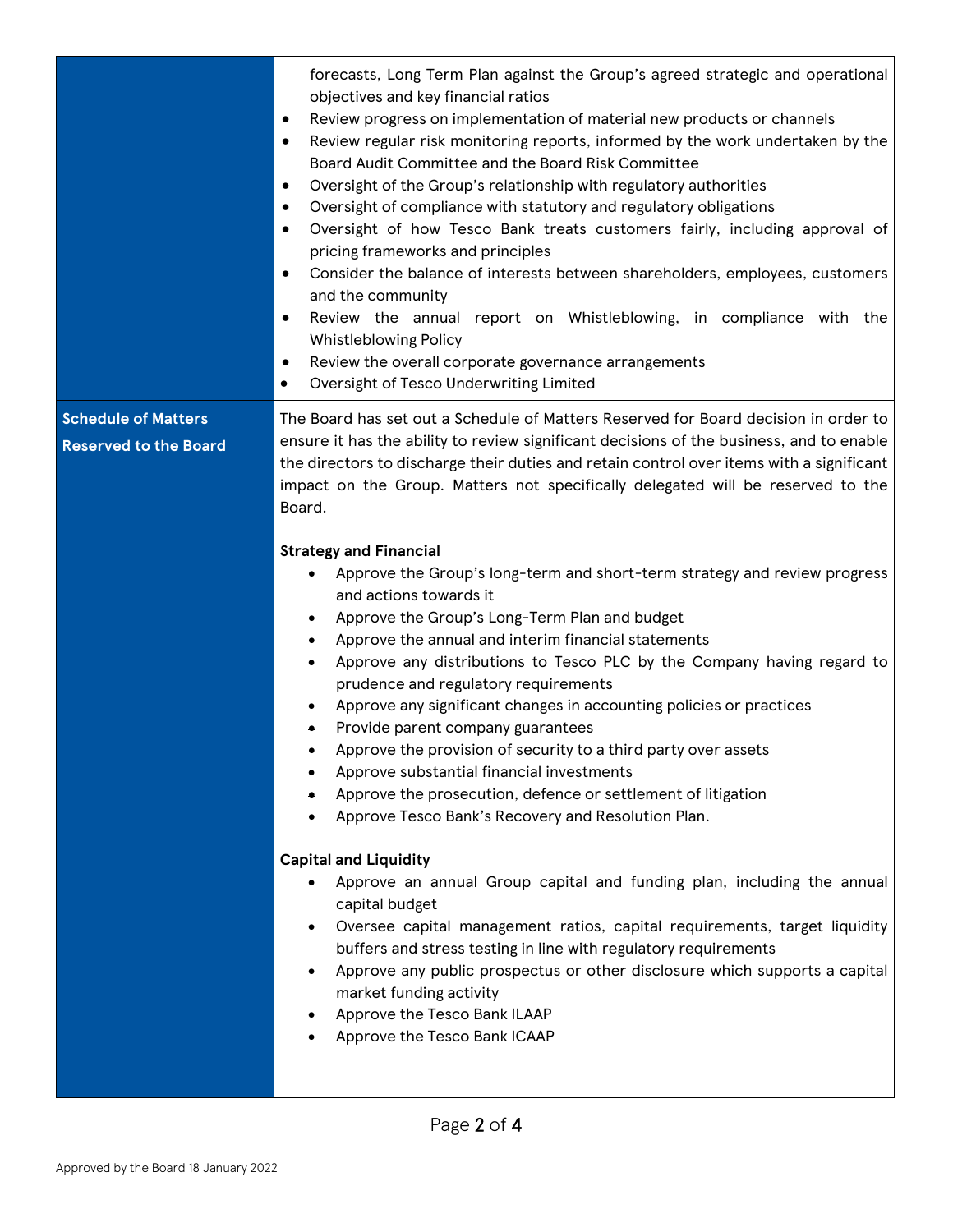#### **Risk Management and Internal Controls**

- Approve the Group's Risk Appetite Statements
- Approve key policies identified as Level 1 policies
- Review the Data Protection Officer's reports
- Review the effectiveness of the risk management framework and internal control systems of the Group and approve an appropriate statement for inclusion in the annual report
- Approve the procedures for the detection of external and internal fraud, bribery and corruption
- Approve the relevant components of the Governance Framework
- Approve the Senior Manager Regime Firmwide Responsibilities Map

## **New Products and Extension (or Reduction) to Activities**

- Approve a material extension or reduction to the Group's activities, including approval of any material new product line or material new product or channel within an existing product line or a removal of a product line
- Approve material Group acquisitions or disposals (subject to any shareholder approvals required)

## **Material Contracts**

- Approve contracts, or material changes to contracts, in accordance with the Group's Delegation of Authorities Schedules
- Approve material joint ventures or outsourcing arrangements or material changes

# **Appointments and Remuneration**

- Appoint the Chair of the Board (the Chair's remuneration is approved by the Chair of the Tesco PLC Board)
- Appoint and approve the removal of Non-Executive Directors
- Appoint and approve the annual fee increases of existing Non-Executive Directors (fees of newly appointed Non-Executive Directors are approved by the Chair of the Tesco PLC Board)
- Appoint and approve the removal of Executive Directors
- Appoint and approve the removal of the Chairs and Directors to Board **Committees**
- Appoint and approve the removal of the Company Secretary
- Approve Tesco Bank's available distribution in relation to any Company bonus plan
- Review certain remuneration matters and provide input to inform the decision making of the Board Remuneration Committee

# **Administration of the Board**

- Approve recommendations to the shareholder regarding changes to the Articles of Association
- Approve resolutions and corresponding documentation to be put forward to shareholders in general meeting
- Approve major changes to the Group's corporate structure